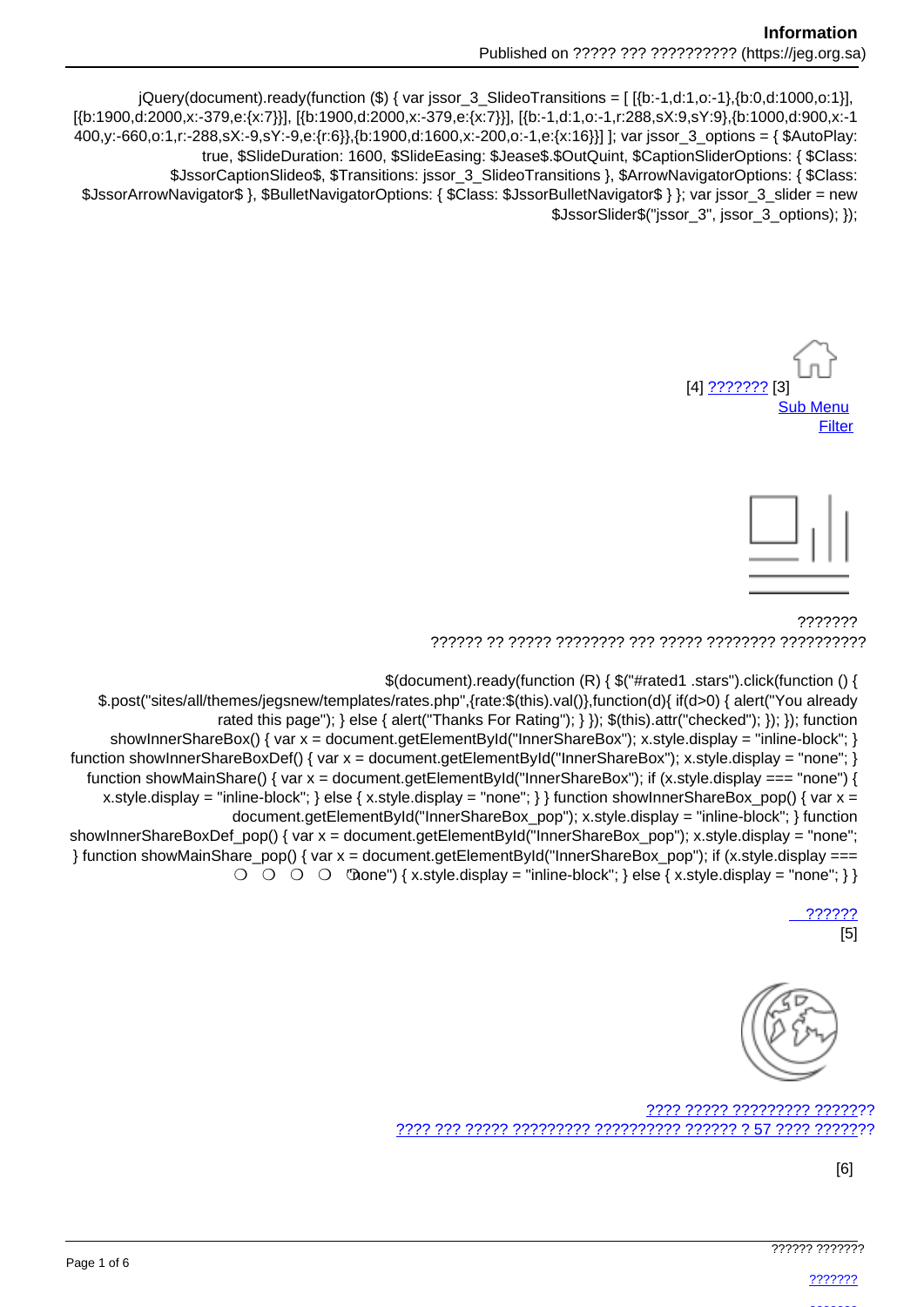

???????? ????????? 

 $[7]$ 



????????? 

??????.



????? ????????

 $[8]$ 



?????? ???????? 

 $[9]$ 



????????

 $[10]$ 

777777 777777

2222222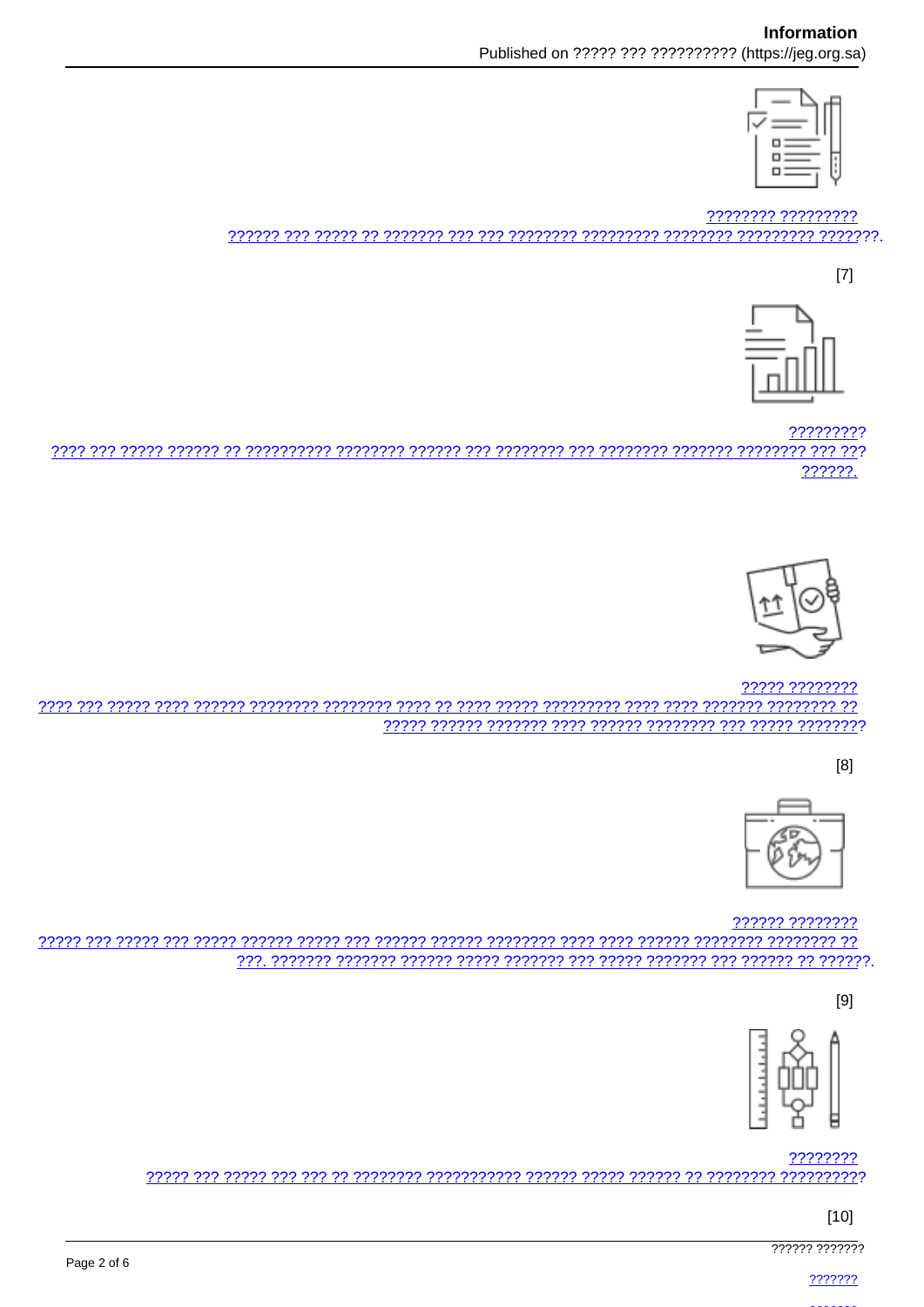

???? ???? ??? 



?????? ??????? ????? ?????? ?? ??????? ?? ???

 $[11]$ 



2222 2222222

 $[12]$ 

?????

22222.22.2222.22222

222 22222

?????????

???? C2C (?????)

777777 7777777 777777777

???????

???? ??????? (????? )

????? ???????

| ???????        |
|----------------|
| ,,,,,,,,,,,,,, |

2222222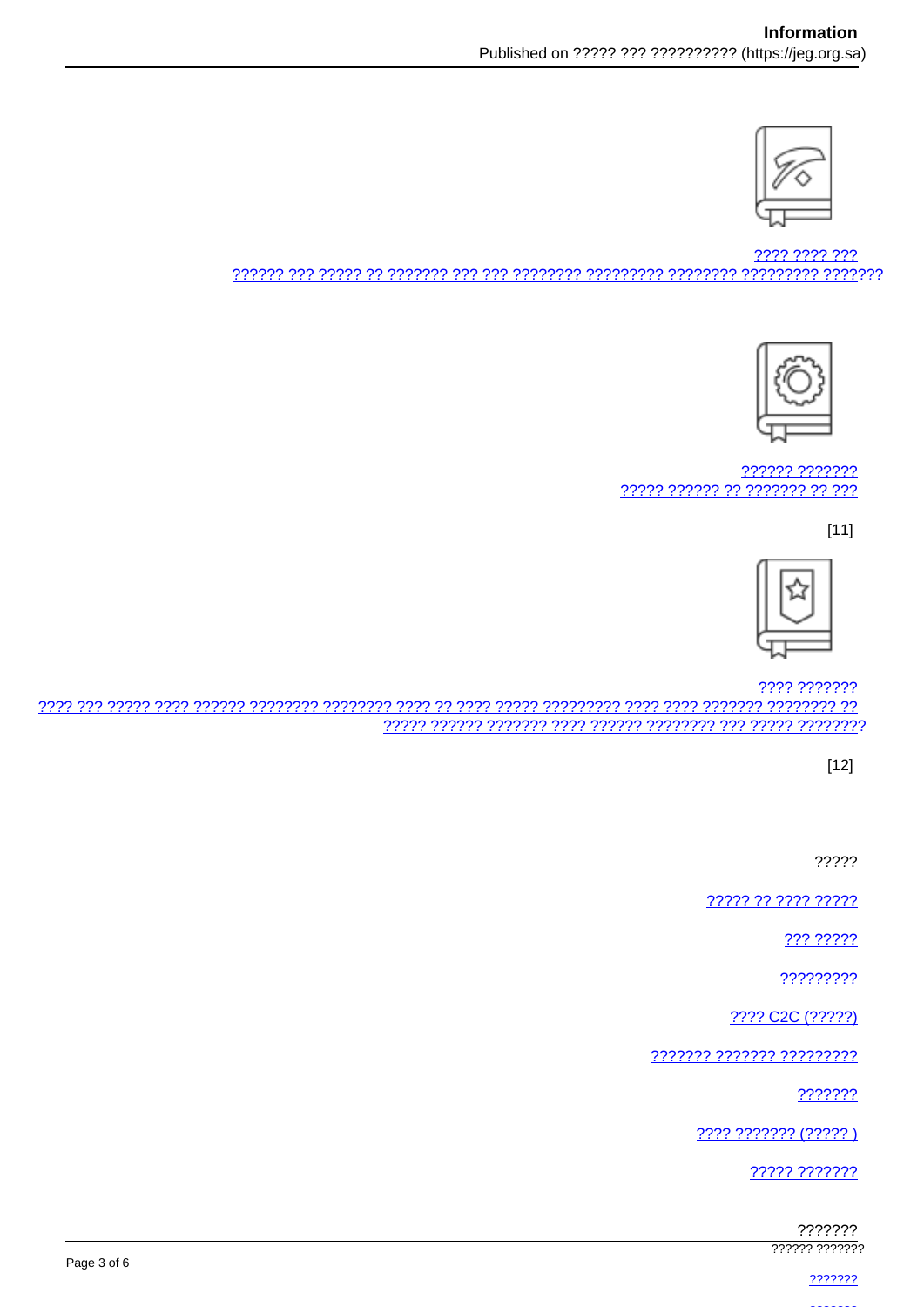???? ????? ????????? ???????

<u>???????? ??????????</u>

????????? (????? )

????? ????????

?????? ????????

????????

???? ???? ??? (????? )

?????? ???????

2222 2222222

?????

????? ?????? ????? ????? ????

77777 7777 7777777

77777 777777 777777 7777777

77777 777777777 77777777

????? ????? ????????

<u> ????? ????????? ???????</u>

<u> ????? ???????? ????????</u>

?????

???? ?????

???? ???

?????

??????? ??????????

????????? ??????????

?????? ???????

????? ????????

?????? ????????

????? ?????

????? ???????

777777 7777777

2222222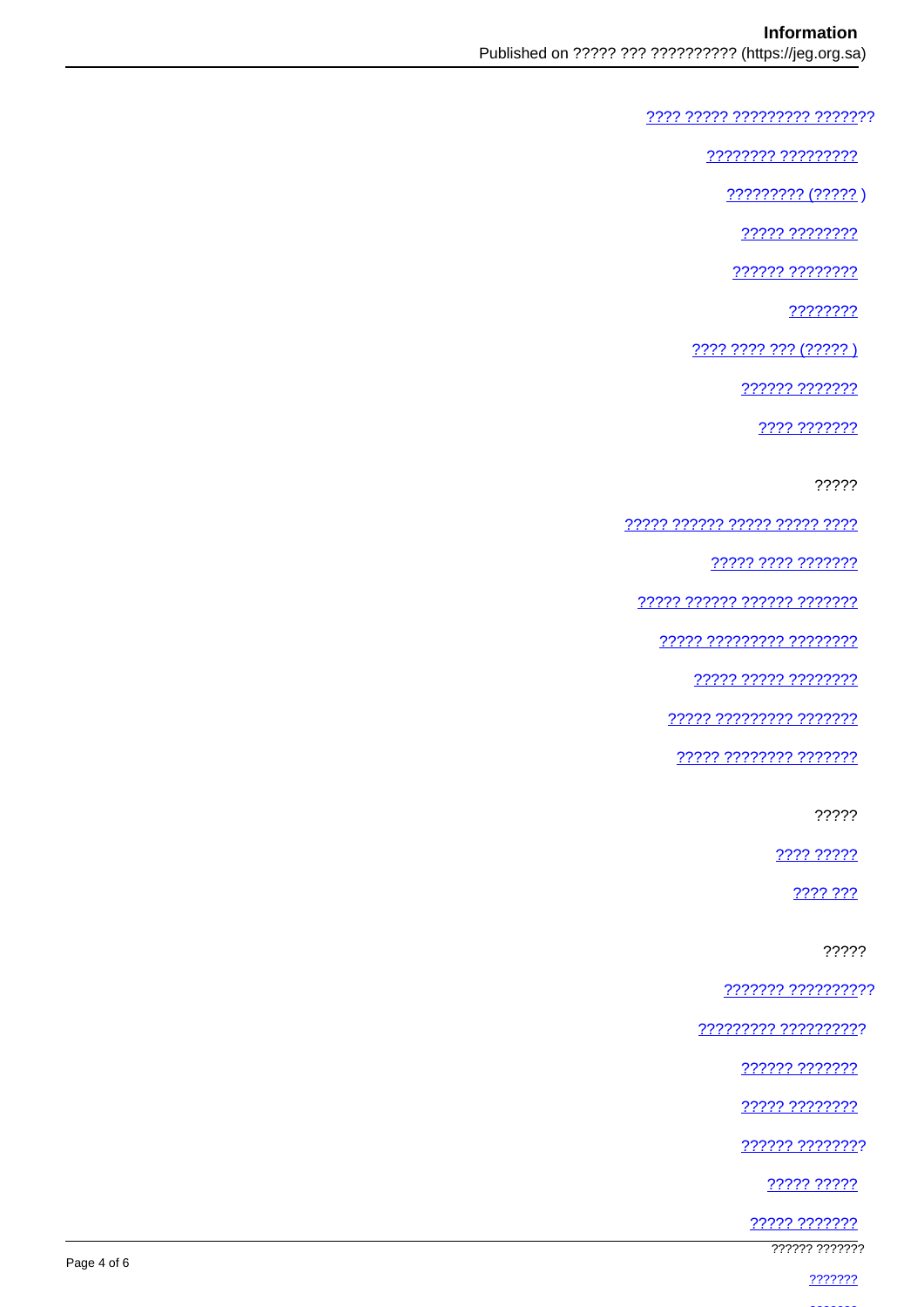## [????????? ??????](/information#)

??????

**[English](https://jeg.org.sa/)** 

[???????](https://jeg.org.sa/?q=ar)

??????? ??

[??? ??](https://jeg.org.sa/?q=ar/page/2)?

[???????](https://jeg.org.sa/?q=ar/void%280%29)

[???????](https://jeg.org.sa/?q=ar/void%280%29)

[???????? ?????](https://jeg.org.sa/?q=ar/page/4)

[???????? ??????](https://jeg.org.sa/?q=ar/page/3)

?[???????? ????](https://jeg.org.sa/?q=ar/void%280%29)



?????????? ??? ????? 2018 © ?????? ?????? ????

https://jeg.org.sa/?q=ar/information Source URL:

## **Links**

[1] https://jeg.org.sa/?q=ar/findpartner/home [2] https://jeg.org.sa/?q=ar/sme/7/details [3] https://jeg.org.sa

??????? ??????

[???????](https://jeg.org.sa/?q=ar/businesssectors/464) ......